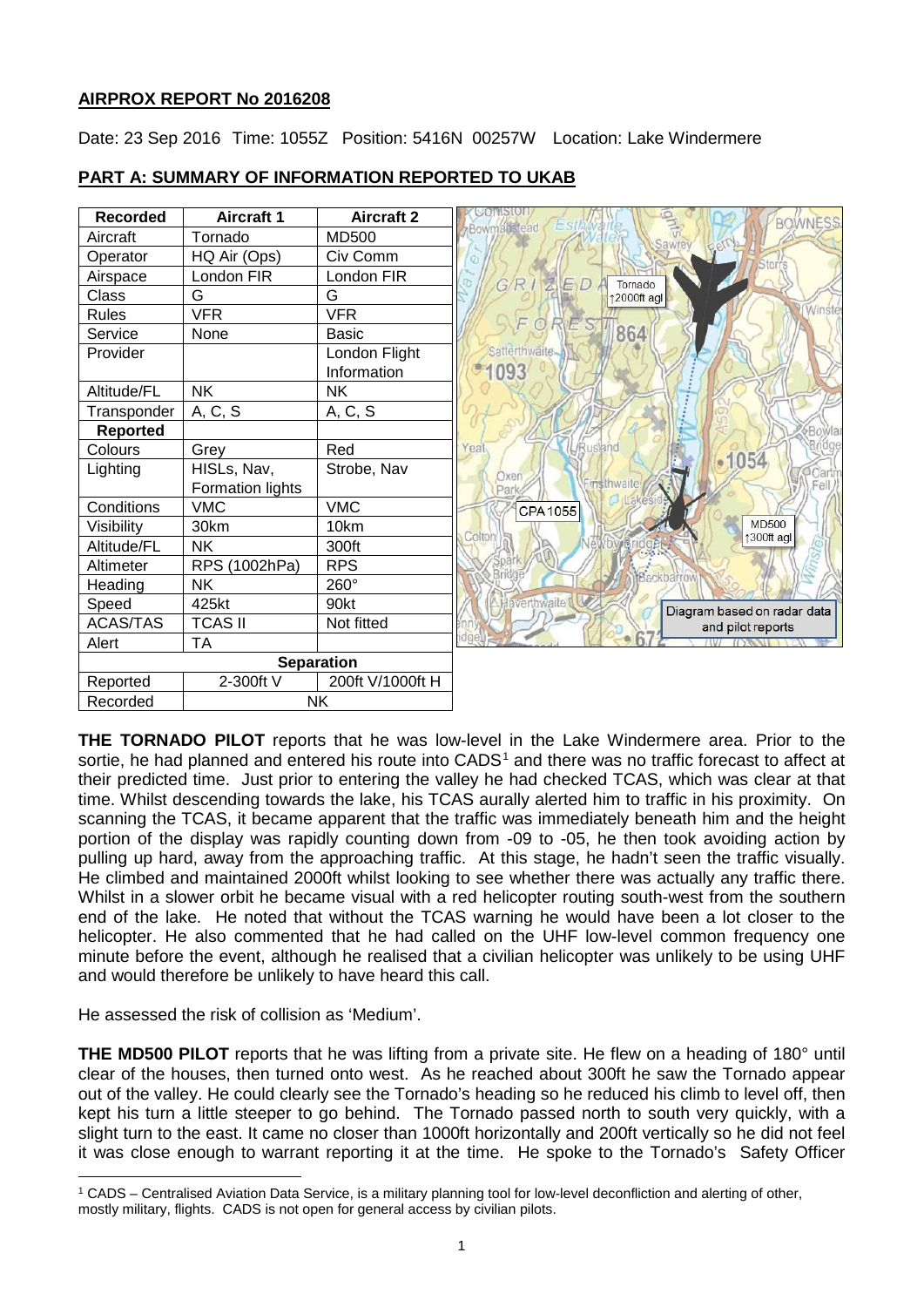afterwards, who informed him that the Tornado pulled up in a 4g climb; he didn't see this so assumed it was after he had taken his action. He noted that although he did not have a TAS fitted at the time, he was due to get one fitted in December when the aircraft had its annual service.

He assessed the risk of collision as 'None'.

## **Factual Background**

The weather at Carlisle was recorded as follows:

METAR EGNC 231050Z 20008KT 160V230 9999 FEW020 14/10 Q1020=

### **Analysis and Investigation**

### **UKAB Secretariat**

The Tornado and MD500 pilots shared an equal responsibility for collision avoidance and not to operate in such proximity to other aircraft as to create a collision hazard<sup>[2](#page-1-0)</sup>. If the incident geometry is considered as converging then the MD500 pilot was required to give way to the Tornado<sup>[3](#page-1-1)</sup>, which he did. If the incident geometry is considered as overtaking then the Tornado was required to keep out of the way of the MD500 … and no subsequent change in the relative positions of the two aircraft shall absolve the overtaking aircraft from this obligation until it is entirely past and clear[4](#page-1-2) , which he also did.

### **Comments**

### **HQ Air Command**

Investigation into this incident by the unit concerned revealed that the Tornado crew had submitted their route onto CADS, had the TCAS and transponder selected on and were monitoring/transmitting on the UHF low level common frequency – all in accordance with current procedures. The Tornado pilot was first alerted to the presence of another aircraft by the TCAS, which indicated that the intruder aircraft was directly below with a decreasing height differential. Whilst no RA was issued (which would have been inhibited anyway at the height at which the Tornado was flying), the Tornado pilot elected to climb to increase vertical separation based on the TCAS indications. It is to be expected that TCAS acquisition, much as visual acquisition would be degraded at low-level when flying in a valley. The crew's actions were entirely appropriate given the circumstances and this incident shows the value of TCAS or comparable equipment interacting with another similarly-equipped aircraft. The only other barrier available in this encounter was see-and-avoid – which the helicopter pilot employed to good effect.

### **Summary**

An Airprox was reported when a Tornado and an MD500 flew into proximity at 1055 on Friday 23rd September 2016. Both pilots were operating under VFR in VMC; neither pilot was in receipt of an ATS.

 $\overline{\phantom{a}}$ 

<span id="page-1-0"></span><sup>2</sup> SERA.3205 Proximity.

<span id="page-1-1"></span><sup>3</sup> SERA.3210 Right-of-way (c)(2) Converging.

<span id="page-1-2"></span><sup>4</sup> SERA 3210 Right-of-way (c)(3) Overtaking.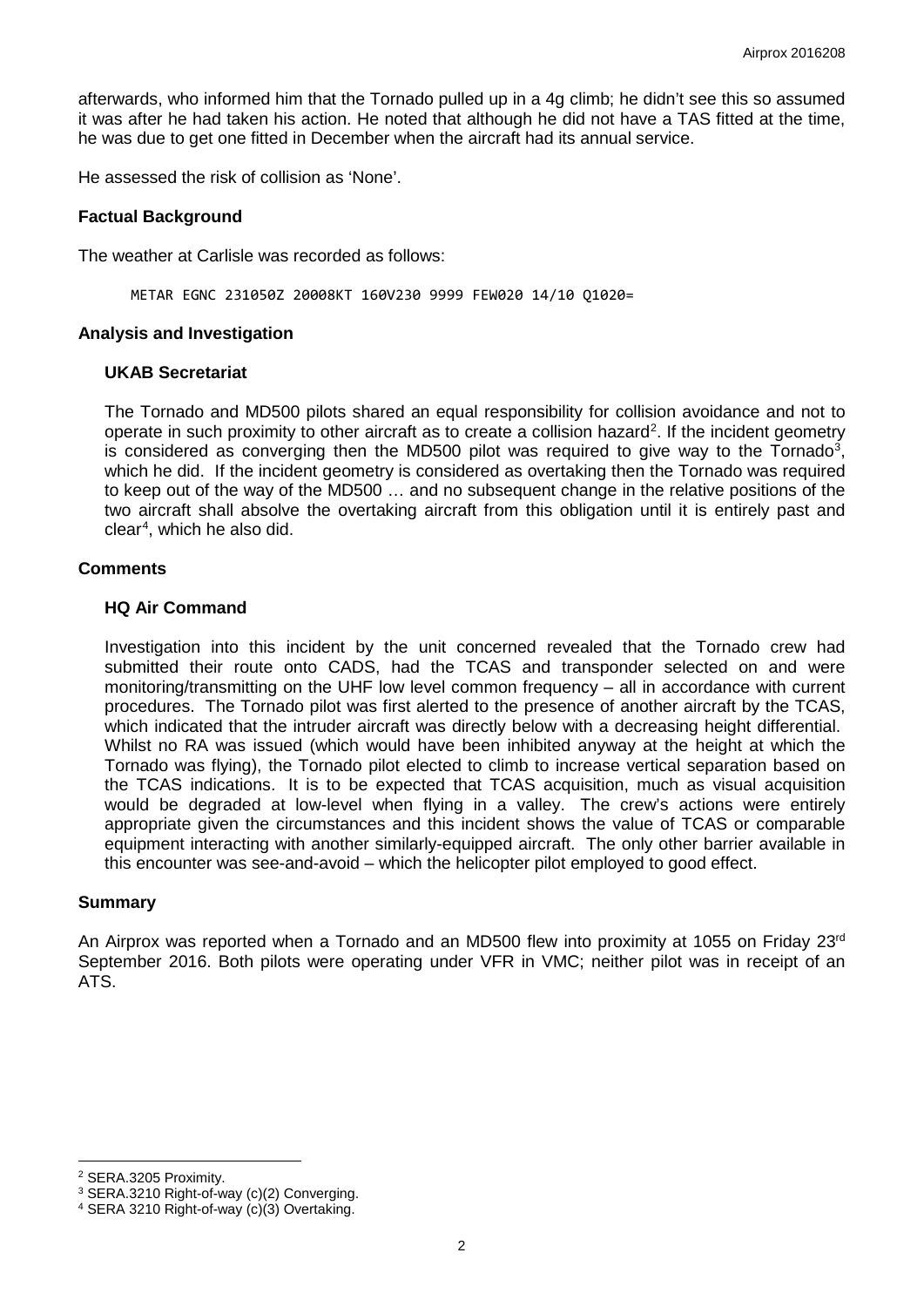## **PART B: SUMMARY OF THE BOARD'S DISCUSSIONS**

Information available consisted of reports from the pilots of both aircraft, radar photographs/video recordings, and reports from the appropriate operating authorities.

The Tornado pilot had planned his route using all of the tools available to him to deconflict from other users; unfortunately CADS is not available to civilian pilots in general and so they are unable to enter their details into the system. As a result, the Tornado pilot could not have known that the helicopter was going to get airborne when it did. Noting that his TCAS appeared to show the confliction beneath him, the Board thought that the pilot had reacted wisely in pulling up to get out of the way and provide a better view of the situation. Members noted that the Tornado pilot was operating on the UHF low-level common frequency, and the Board agreed with his statement that it was highly improbable that any GA traffic would be listening out on this frequency given that they were usually only equipped with VHF radios. As for a number of previous recent Airprox, the discussion turned to the establishment of a country-wide VHF low-level common frequency, akin to that trialled in Scotland; the Board considered this would have been useful in this scenario. Anecdotal evidence suggested that such a facility had had utility in Scotland, and the military members again reiterated that there was an intention to roll one out eventually in England and Wales subject to identifying a suitable frequency with the UK CAA.

For his part, the MD500 pilot reported that he had been visual with the Tornado fairly soon after he had got lifted, and certainly with enough time to stop his climb and take action to arrange to go behind it. Consequently, he was less concerned by the incident than the Tornado pilot was. The Board noted the MD500 pilot's comments about fitting a TAS in future, and wholeheartedly encouraged him to do so. Although he had managed to see the Tornado in plenty of time on this occasion, and that there was no substitute for good look-out, there was no doubt in the Board's mind that electronic conspicuity would increase his general situational awareness.

In assessing the effectiveness of the safety barriers associated with this incident, the Board concluded that the key factors had been that:

- **Flight Crew Situational Awareness** had been **ineffective**, because neither pilot was aware of the other aircraft until just before the incident.
- **Onboard Warning/Collision Avoidance Equipment** had been **effective**; the Tornado's TCAS had given the pilot a timely warning.
- **See and Avoid** had been **effective** in that the MD500 pilot had seen the Tornado at an early enough stage to take timely and effective avoiding action.

In determining the cause of the Airprox, the Board quickly agreed that the incident was best described as a sighting report (a visual sighting for the MD500 and a TCAS sighting for the Tornado pilot). The risk was assessed as Category C, no risk of collision due to timely and effective avoiding action being taken.

## **PART C: ASSESSMENT OF CAUSE AND RISK**

Cause: A sighting report.

Degree of Risk: C.

l

Barrier Assessment<sup>[5](#page-2-0)</sup>: : See overleaf.

<span id="page-2-0"></span><sup>5</sup> The UK Airprox Board scheme for assessing the Availability, Functionality and Effectiveness of safety barriers can be found on the [UKAB Website](http://www.airproxboard.org.uk/Learn-more/Airprox-Barrier-Assessment/)